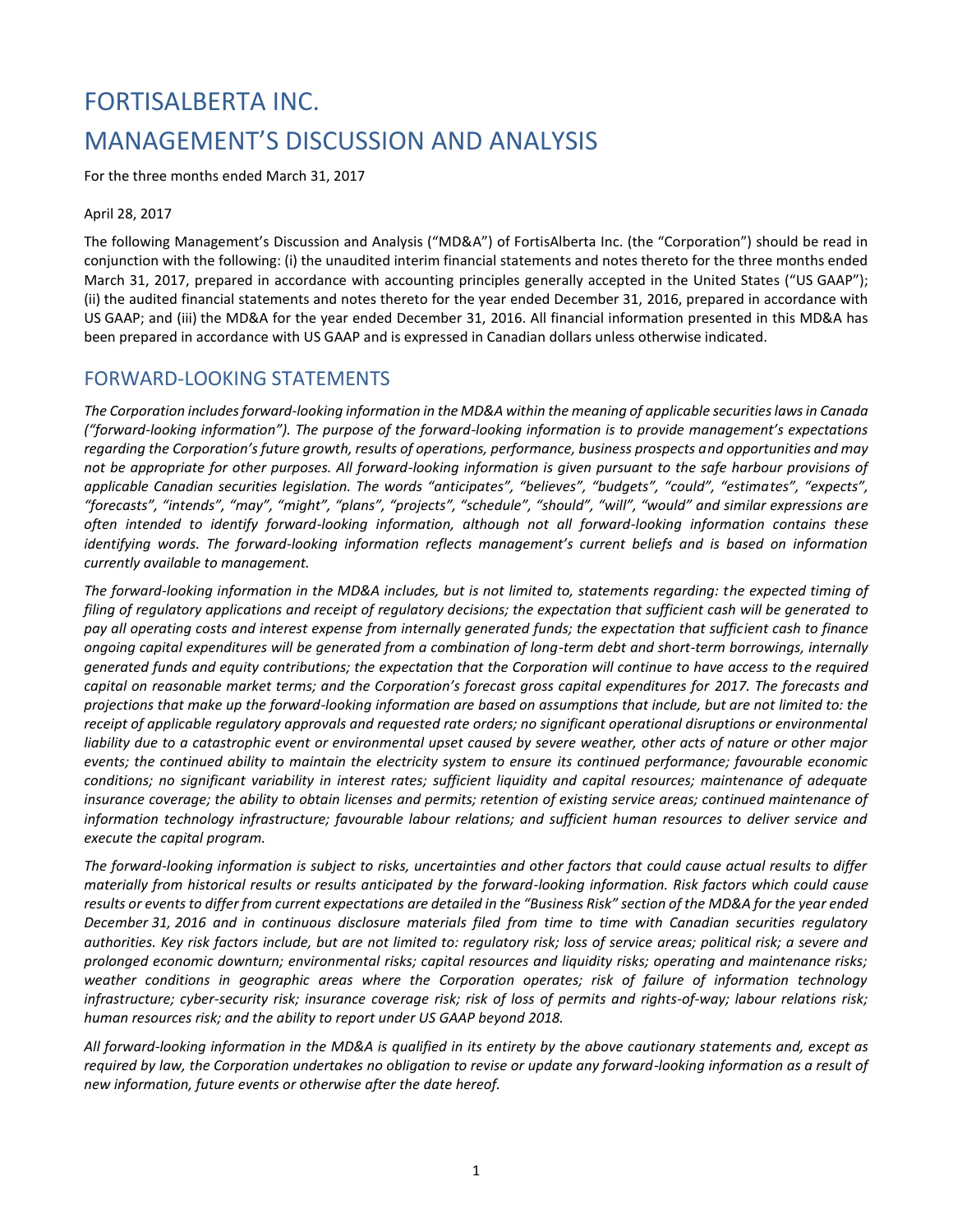### THE CORPORATION

The Corporation is a regulated electricity distribution utility in the Province of Alberta. Its business is the ownership and operation of electricity facilities that distribute electricity generated by other market participants from high-voltage transmission substations to end-use customers. The Corporation does not own or operate generation or transmission assets and is not involved in the direct sale of electricity. It is intended that the Corporation remain a regulated electricity utility for the foreseeable future, focusing on the delivery of safe, reliable and cost-effective electricity services to its customers in Alberta.

The Corporation operates a largely rural low-voltage distribution network of approximately 122,000 kilometres in central and southern Alberta, which serves approximately 550,000 electricity customers comprised of residential, commercial, farm, oil and gas, and industrial consumers.

The Corporation is regulated by the Alberta Utilities Commission (the "AUC") pursuant to the *Alberta Utilities Commission Act* (the "*AUC Act*"). The AUC's jurisdiction, pursuant to the *Electric Utilities Act* (the "*EUA*"), the *Public Utilities Act*, the *Hydro and Electric Energy Act* and the *AUC Act*, includes the approval of distribution tariffs for regulated distribution utilities, such as the Corporation, including the rates and terms and conditions on which service is to be provided by those utilities. The timing of recognition of certain assets, liabilities, revenues and expenses as a result of regulation may differ from that otherwise expected using US GAAP for entities not subject to rate regulation.

Effective January 1, 2013, the AUC prescribed that distribution utilities in Alberta, including the Corporation, move to a form of rate regulation referred to as performance-based regulation ("PBR") for a five-year term. Under PBR, a formula that estimates inflation annually and assumes productivity improvements ("I-X") is used to determine distribution rates on an annual basis. Each year this formula is applied to the preceding year's distribution rates. The 2012 distribution rates are the base rates upon which the formula was first applied and they were set using a traditional cost-of-service model whereby the AUC established the Corporation's revenue requirements, being those revenues corresponding to the costs associated with the distribution business, and provided a rate of return on a deemed equity component of capital structure ("ROE") applied to rate base assets. The Corporation's ROE for ratemaking purposes was 8.75% for 2012 with a deemed equity ratio of 41%. For 2016 and 2017, the Corporation's ROE has been set at 8.30% and 8.50%, respectively, with a deemed equity ratio of 37%. The impact of changes to ROE and capital structure during the PBR term apply only to the portion of rate base that is funded by revenue provided by mechanisms separate from the formula.

The PBR plan includes mechanisms for the recovery or settlement of items determined to flow through directly to customers ("Y factor") and the recovery of costs related to capital expenditures that are not being recovered through the formula ("K factor" or "capital tracker"). The AUC also approved a Z factor, a PBR re-opener and an ROE efficiency carry-over mechanism. The Z factor permits an application for recovery of costs related to significant unforeseen events. The PBR re-opener permits an application to re-open and review the PBR plan to address specific problems with the design or operation of the PBR plan. The use of the Z factor and PBR re-opener mechanisms is associated with certain thresholds. The ROE efficiency carry-over mechanism provides an efficiency incentive by permitting a utility to continue to benefit from any efficiency gains achieved during the PBR term for two years following the end of that term.

As a significant portion of the Corporation's distribution revenue is derived from fixed or largely fixed billing determinants, changes in quantities of energy delivered are not entirely correlated with changes in revenue. Revenue is a function of numerous variables, many of which are independent of actual energy deliveries.

The Corporation is an indirect, wholly-owned subsidiary of Fortis Inc. (''Fortis''). Fortis is a leader in the North American electric and gas utility business, serving customers across Canada and in the United States and the Caribbean.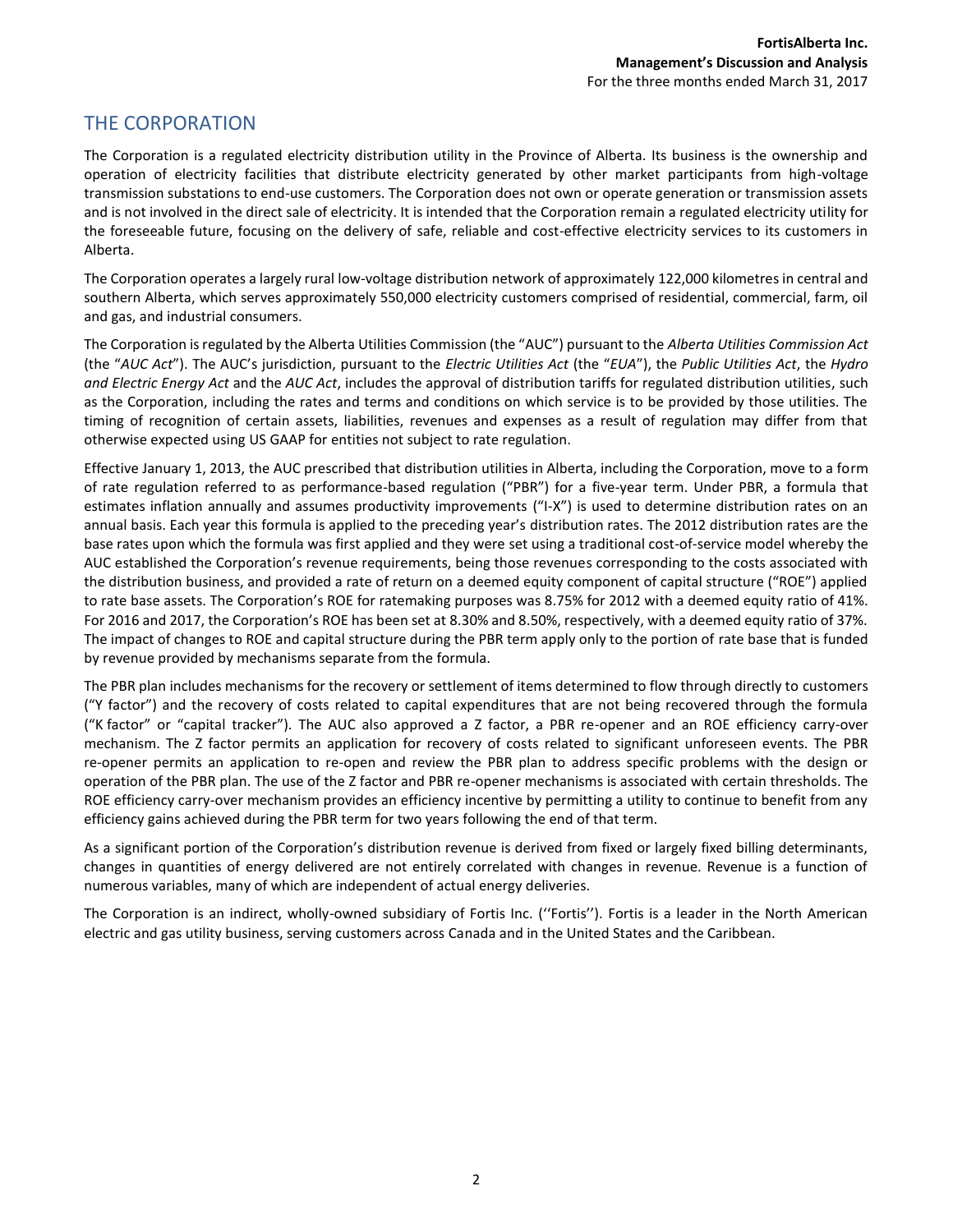### REGULATORY MATTERS

#### **Capital Tracker Applications**

In February 2016, the AUC issued Decision 20497-D01-2016 (the "2016 Capital Tracker Decision") related to the Corporation's 2014 True-Up and 2016-2017 Capital Tracker Application. In that Application, the Corporation had sought: (i) capital tracker revenue associated with 2016 and 2017; (ii) an update to the 2014 capital tracker revenue to reflect actual capital tracker expenditures; and (iii) approval of additional revenue related to capital tracker amounts for 2013, 2014 and 2015 that had not been fully approved in the 2015 Capital Tracker Decision received in March 2015.

In June 2016, the Corporation filed a 2015 True-Up Application to update 2015 capital tracker revenue for actual capital tracker expenditures and the effects of the 2016 Capital Tracker Decision. The AUC issued its decision on the 2015 True-Up Application in January 2017, approving the 2015 capital tracker amount as filed, pending the Corporation submitting a Compliance Filing. In February 2017, the Corporation filed its 2015 Capital Tracker True-Up Compliance Filing in accordance with the Commission's decision. A decision is expected in the second half of 2017. The AUC has directed the Corporation to file its 2016 Capital Tracker True-Up Application in June 2017.

The Corporation included the adjustments related to the 2016 Capital Tracker Decision and the 2015 Capital Tracker True-Up Application in its 2017 Annual Rates Application, discussed below. Any further adjustments required to 2015 and 2016 capital trackers, as a result of the filings discussed above, will be considered in the 2018 Annual Rates Application, to be filed in September 2017, and reflected in customer rates effective January 1, 2018.

#### **Generic Cost of Capital**

In October 2016, the AUC issued Decision 20622-D01-2016 (the "2016 GCOC Decision") related to the 2016 and 2017 Generic Cost of Capital ("GCOC") proceeding. In this decision, the AUC maintained an 8.30% allowed ROE for 2016 and increased the allowed ROE to 8.50% for 2017. The decision also set the equity portion of capital structure at 37% for most utilities, which was a decrease from 40% for the Corporation.

For Alberta utilities under PBR, including the Corporation, the impact of the changes to the allowed ROE and capital structure resulting from the 2016 GCOC Decision applies to the portion of rate base that is funded by capital tracker revenue only.

In April 2017, the AUC initiated the 2018 GCOC Proceeding. In this proceeding, the Commission is proposing to establish an approved ROE for ratemaking purposes and deemed equity ratios for the years 2018 and 2019. The AUC directed interested parties to file written submissions by May 2017 regarding the proposed scope and timelines, as well as, any other matters that should be considered.

#### **2017 Annual Rates Application**

In September 2016, the Corporation filed its 2017 Annual Rates Application. The rates and riders, proposed to be effective on an interim basis for January 1, 2017, included a decrease of approximately 2.4% to the distribution component of customer rates. However, the overall distribution tariff impact, which included the impact of transmission and generation, was an increase of 4.6%.

The decrease in the distribution component of rates reflected: (i) a combined inflation and productivity factor (I-X) of negative 1.9%; (ii) a K factor placeholder of \$89.5 million that was 100% of the depreciation and return associated with the 2017 forecast capital tracker expenditures; (iii) a refund of \$13.1 million that was the difference between the 2013-2016 K factor amounts applied for or approved and the amounts collected; (iv) a refund of \$0.5 million of K factor carrying costs; and (v) a net collection of Y factor amounts of \$0.5 million. The refund of \$13.1 million was primarily due to the over collection of 2015 capital tracker revenue, as accounted for in the K factor deferrals on the balance sheets as at December 31, 2016 and 2015.

In December 2016, the Commission issued a decision approving the 2017 rates, options, and riders schedules, on an interim basis, effective January 1, 2017, with a rate mitigation measure for residential customers only. The Commission imposed this rate mitigation strategy until April 1, 2017 in order to partially offset the impact of the transmission and generation-related increase. The Corporation filed an application in February 2017 for revised residential distribution rates effective April 1, 2017, to give effect to the approved annual rate increases over the remaining nine months of 2017. In March 2017, the Commission issued Decision 22415-D01-2017 approving the Corporation's 2017 PBR rates as filed, on an interim basis until any required true-up amounts or placeholders are finalized by the Commission. The Corporation recorded a rate mitigation deferral at March 31, 2017 for revenue to be recovered from residential customers under these rates as of April 1, 2017.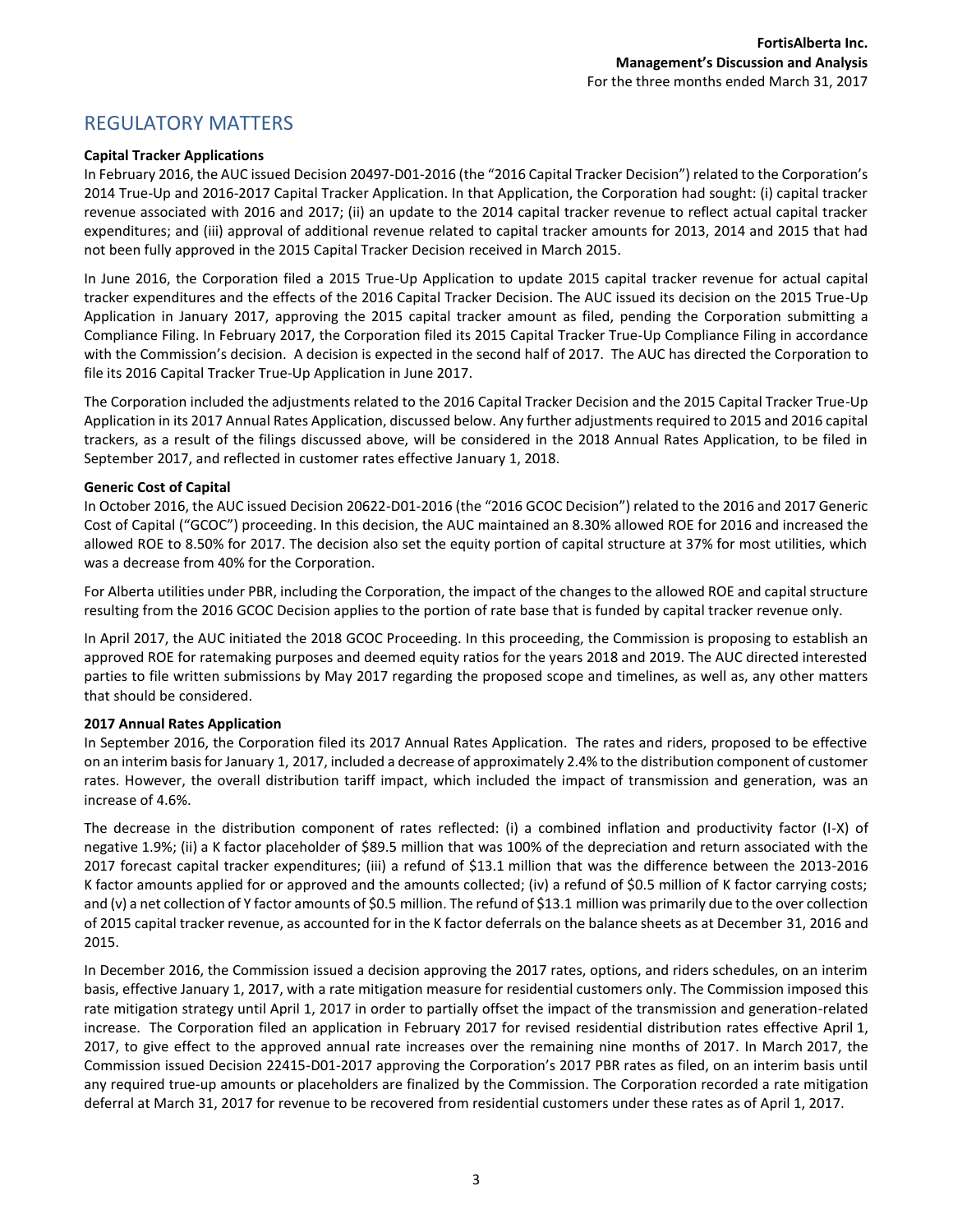#### **Next Generation PBR**

In December 2016, the AUC issued Decision 20414-D01-2016 (the "Second-Term PBR Decision") outlining the manner in which distribution rates will be determined by utilities regulated under PBR ("PBR Utilities") during the second PBR term, which will be 2018 to 2022.

The Corporation filed a rebasing application ("Next Generation Compliance Filing") in April 2017 that will establish a going-in revenue requirement for the second PBR term. The going-in revenue requirement will be used to determine the going-in rates upon which the PBR formula will be applied to establish distribution rates for 2018. The Next Generation Compliance Filing will achieve the rebasing necessary between PBR terms to re-establish the linkage between and realign a utility's revenues and costs. A decision on the Next Generation Compliance Filing is expected in the second half of 2017.

Consistent with the first PBR term, annual distribution rates will be determined using a formula that estimates inflation and assumes productivity improvements (I-X) applied to the preceding year's distribution rates. The inflation factor (I) will be determined annually in the same manner as during the first PBR term. The productivity factor (X) is set at 0.30% for the second PBR term, compared to 1.16% for the first PBR term.

Also consistent with the first PBR term, the second PBR term will include: a Y factor, for the recovery or settlement of items determined to flow through directly to customers; a Z factor, which permits an application for recovery of costs related to significant unforeseen events; a PBR re-opener, which permits an application to re-open and review the PBR plan to address specific problems with the design or operation of the PBR plan; and an ROE efficiency carry-over mechanism, which provides an efficiency incentive by permitting a utility to continue to benefit from any efficiency gains achieved during the PBR term for two years following the end of that term. Incremental capital funding to recover costs related to capital expenditures that are not recovered through the formula will continue in the second PBR term, but will be available through two mechanisms, as discussed below.

The capital tracker mechanism from the first term will continue for capital expenditures identified as Type 1. Type 1 capital must be extraordinary, not previously included in the utility's rate base, and required by a third party. PBR Utilities will be required to submit, as part of their Annual Rates Application, a forecast K Factor amount, of which 90% will be reflected in distribution rates as a placeholder. Annually, a Type 1 True-Up application will be required to test the prudency of the capital expenditures and to true-up to the actual K Factor amount.

Type 2 capital will be all capital included in the going-in rate base and will be incrementally funded through a K-bar mechanism. PBR Utilities will be required to submit a K-bar amount as part of their Annual Rates Application. The 2018 K-bar amount will form the basis upon which future annual K-bar amounts will be determined using a formulaic approach and K-bar amounts will not be subject to true-up for actual capital expenditures.

Other matters covered by the Second-Term PBR Decision include Phase II applications and depreciation studies. Phase II applications propose revised rate design and rate class cost allocations that will determine how much of the revenue requirement should be recovered from each customer class and the billing determinants that will apply to each class. PBR Utilities are invited to submit a Phase II application subsequent to the approval of the Next Generation Compliance Filing. The outcome of the Phase II application will apply for the entirety of the second PBR term. The Corporation anticipates filing a Phase II application in 2018.

With respect to depreciation studies, PBR Utilities were directed to use the last approved depreciation study in their Next Generation Compliance Filing. PBR Utilities are permitted to file separate applications in 2018 to seek approval of an updated depreciation study and depreciation changes will be reflected in distribution rates effective January 1, 2018, on a prospective basis. The Corporation anticipates filing an application for approval of an updated depreciation study in 2018.

#### **Electric Distribution System Purchases**

If the Corporation and a municipality or a Rural Electrification Association ("REA") come to an agreement to transfer electric distribution system assets to the Corporation, the transfer and purchase is subject to regulatory oversight. The municipality or REA is required to apply to the AUC to cease and discontinue its operations. Concurrently, the Corporation is required to apply to the AUC to alter its electric service area to include the electric service area of the municipality or REA, and obtain approval of the purchase price for the distribution system assets and the related rate treatment.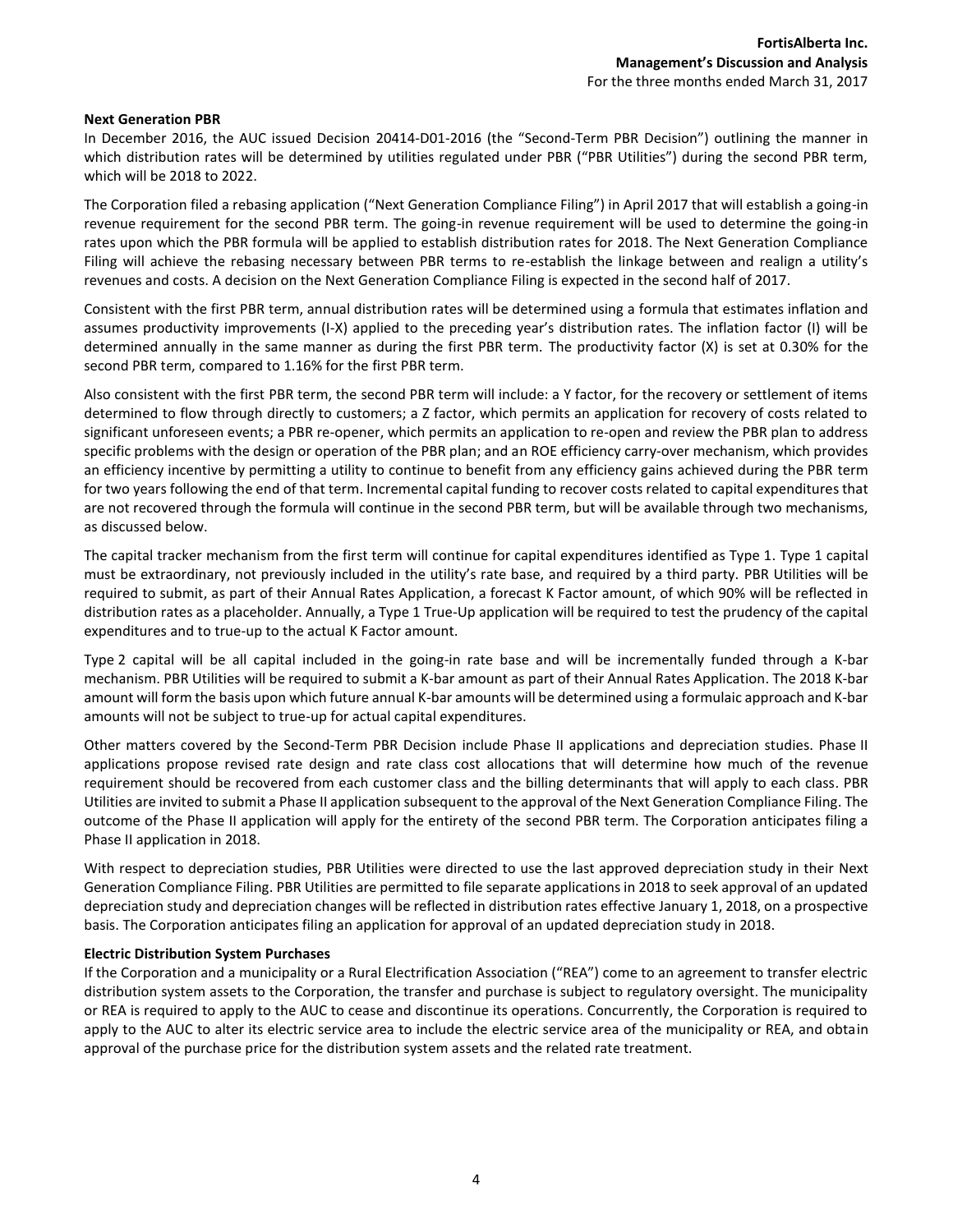In 2015, the Corporation was granted AUC approval to, and did acquire, the electric distribution systems of the Kingman REA Ltd. and the VNM REA Ltd. for \$5.1 million and \$16.0 million, respectively. Subsequently, in 2016, upon request by the Office of the Utilities Consumer Advocate, the AUC initiated a review of its decisions regarding these acquisitions to confirm that the purchase prices paid by the Corporation were properly determined. While the scope of the proceeding, as established by the AUC, will not permit the withdrawal of the approval for the transfer of assets involved in the acquisitions, this proceeding may result in amounts other than the purchase prices paid being approved for recovery in the Corporation's rates. A decision on this matter is expected in the second quarter of 2017.

In July 2016, the Corporation and the Municipality of Crowsnest Pass ("CNP") agreed to the acquisition by the Corporation of CNP's electric distribution system for a proposed purchase price of \$3.7 million, and filed the related Applications with the AUC. In December 2016, as a result of the AUC decision to review the purchase prices of the Kingman and VNM REA acquisitions, the AUC suspended its consideration of the acquisition of CNP until it issues a decision on the purchase prices of the Kingman and VNM REAs. In the interim, the Corporation has an operating agreement with CNP to oversee and maintain its electric distribution system and has placed the proposed purchase price of \$3.7 million, plus GST, in trust, as disclosed in Note 2(d) to the 2016 audited annual financial statements. A decision on this matter is expected in the second half of 2017.

# RESULTS OF OPERATIONS

#### **Highlights**

|                                               | Three Months Ended March 31 |         |          |
|-----------------------------------------------|-----------------------------|---------|----------|
| (\$ thousands)                                | 2017                        | 2016    | Variance |
| Revenues                                      | 146,903                     | 141,991 | 4,912    |
| Cost of sales                                 | 51,907                      | 47,695  | 4,212    |
| Depreciation                                  | 46,405                      | 42,245  | 4,160    |
| Amortization                                  | 2,447                       | 2,641   | (194)    |
| Other income                                  | 888                         | 1,657   | (769)    |
| Income before interest expense and income tax | 47,032                      | 51,067  | (4,035)  |
| Interest expense                              | 22,472                      | 20,068  | 2,404    |
| Income before income tax                      | 24,560                      | 30,999  | (6, 439) |
| Income tax expense                            | 315                         | 67      | 248      |
| Net income                                    | 24,245                      | 30,932  | (6,687)  |

Net income for the first quarter of 2017 decreased \$6.7 million compared to the same period in 2016. The decrease was primarily due to higher operating costs, the net impact of the approved I-X for 2017 of negative 1.9% and an increase in interest related to the long-term debt issuance in September 2016. These decreases were partially offset by an increase in capital tracker revenue in 2017.

The following table outlines the significant variances in the Results of Operations for the three months ended March 31, 2017 as compared to March 31, 2016:

| Item             | Variance<br>(\$ millions) | Explanation                                                                                                                                                                                                                                                                                                                                                                           |
|------------------|---------------------------|---------------------------------------------------------------------------------------------------------------------------------------------------------------------------------------------------------------------------------------------------------------------------------------------------------------------------------------------------------------------------------------|
| Revenues         | 4.9                       | Electric rate revenue increased by \$4.6 million partially due to an increase in capital tracker revenue,<br>net increases in revenues related to flow-through items that were fully offset in cost of sales and<br>revenue from new customers. These increases were partially offset by the net impact of the approved<br>I-X of negative 1.9% and lower average energy consumption. |
|                  |                           | Other revenue increased by \$0.3 million primarily due to the timing of the provision of third party<br>services.                                                                                                                                                                                                                                                                     |
| Cost of sales    | 4.2                       | The increase was primarily driven by higher labour and benefit costs driven by wage increases,<br>differences in the timing of certain operating costs and net increases in costs that qualify as flow-<br>through items that were fully offset in electric rate revenue.                                                                                                             |
|                  |                           | Labour and benefit costs and contracted manpower costs comprised approximately 60% of total cost<br>of sales.                                                                                                                                                                                                                                                                         |
| Depreciation     | 4.2                       | The increase was due to continued investment in capital assets.                                                                                                                                                                                                                                                                                                                       |
| Interest expense | 2.4                       | The increase was primarily attributable to the issuance of long-term debt in September 2016.                                                                                                                                                                                                                                                                                          |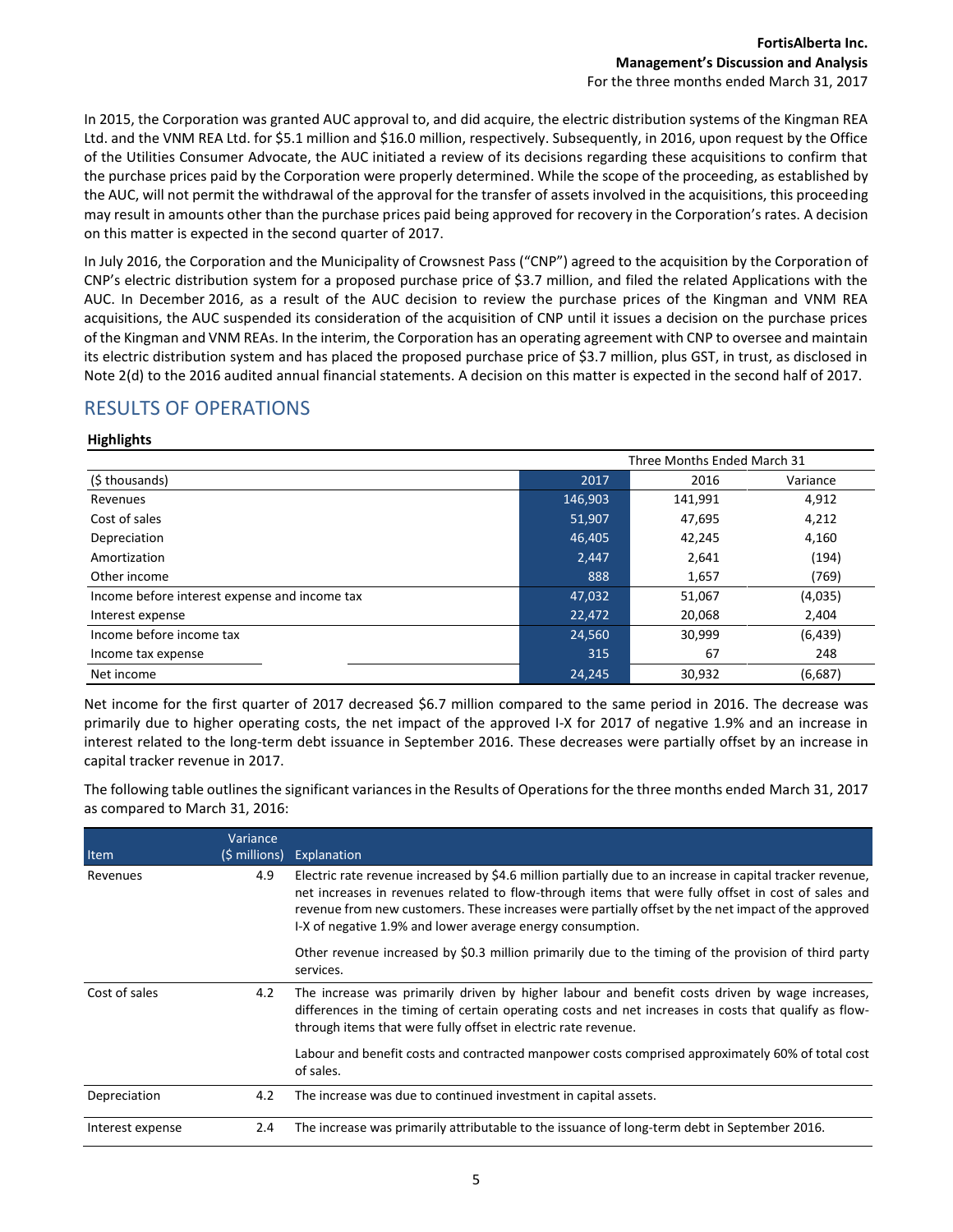### SUMMARY OF QUARTERLY RESULTS

The following table sets forth certain unaudited quarterly information of the Corporation:

| (\$ thousands)     | Revenues | Net Income |
|--------------------|----------|------------|
| March 31, 2017     | 146,903  | 24,245     |
| December 31, 2016  | 142,613  | 29,762     |
| September 30, 2016 | 143,829  | 30,387     |
| June 30, 2016      | 143,806  | 29,613     |
| March 31, 2016     | 141,991  | 30,932     |
| December 31, 2015  | 139,186  | 28,945     |
| September 30, 2015 | 141,751  | 36,771     |
| June 30, 2015      | 135,484  | 30,417     |

Changes in revenues and net income quarter over quarter are a result of many factors including energy deliveries, number of customer sites, regulatory decisions, ongoing investment in energy infrastructure, inflation, and changes in income tax. As approved by the AUC, the allowance for funds used during construction ("AFUDC") is recognized in the first and fourth quarters of the year. There is no significant seasonality in the Corporation's operations.

#### **March 31, 2017/December 31, 2016**

Net income for the quarter ended March 31, 2017 decreased \$5.5 million compared to the quarter ended December 31, 2016. Revenue increased by \$4.3 million mainly due to an increase in capital tracker revenue and net increases in revenue related to flow-through items that were fully offset in cost of sales, partially offset by the net impact of the approved I-X of negative 1.9%. Cost of sales increased by \$4.7 million primarily due to an increase in labour and benefit costs and net increases in costs that qualify as flow-through items which were fully offset in electric rate revenue. Depreciation expense increased by \$3.7 million as a result of continued investment in capital assets. Interest expense increased by \$0.7 million as a result of an increase in credit facility borrowings.

#### **December 31, 2016/September 30, 2016**

Net income for the quarter ended December 31, 2016 decreased \$0.6 million compared to the quarter ended September 30, 2016. Electric rate revenue decreased \$0.8 million mainly due to a negative capital tracker adjustment in the fourth quarter of 2016, offset by revenue from new customers and higher average energy consumption due to colder temperatures. Other revenue decreased by \$0.4 million as a result of a reduction in the provision for third party services. Cost of sales decreased \$0.4 million mainly as a result of the timing of vegetation management costs, partially offset by an increase in labour and benefit costs. Due to the timing of the recognition of AFUDC, other income was higher by \$0.8 million and interest expense was lower by \$0.9 million.

#### **September 30, 2016/June 30, 2016**

Net income for the quarter ended September 30, 2016 increased \$0.8 million compared to the quarter ended June 30, 2016. Revenue was comparable quarter over quarter as higher energy deliveries related to irrigation were offset by the negative capital tracker adjustment of \$2.0 million associated with the 2016 GCOC Decision. Cost of sales increased \$0.8 million mainly due to the timing of general operating costs, contracted manpower, and labour costs. Depreciation decreased \$0.8 million as a result of the timing of capital additions.

#### **June 30, 2016/March 31, 2016**

Net income for the quarter ended June 30, 2016 decreased \$1.3 million compared to the quarter ended March 31, 2016. Revenue increased \$1.8 million mainly due to higher energy deliveries related to the start of irrigation season, offset by net decreases in revenue related to flow-through items that were fully offset in cost of sales. Cost of sales decreased \$0.9 million mainly due to the timing of benefit costs and a reduction in costs that qualify as flow-through items, partially offset by an increase in the use of contracted manpower due to the timing of contracted activities. Other income decreased \$1.7 million and interest expense decreased \$1.5 million related to the equity and debt portions of the AFUDC, respectively. Depreciation increased \$0.5 million as a result of the continued investment in capital assets.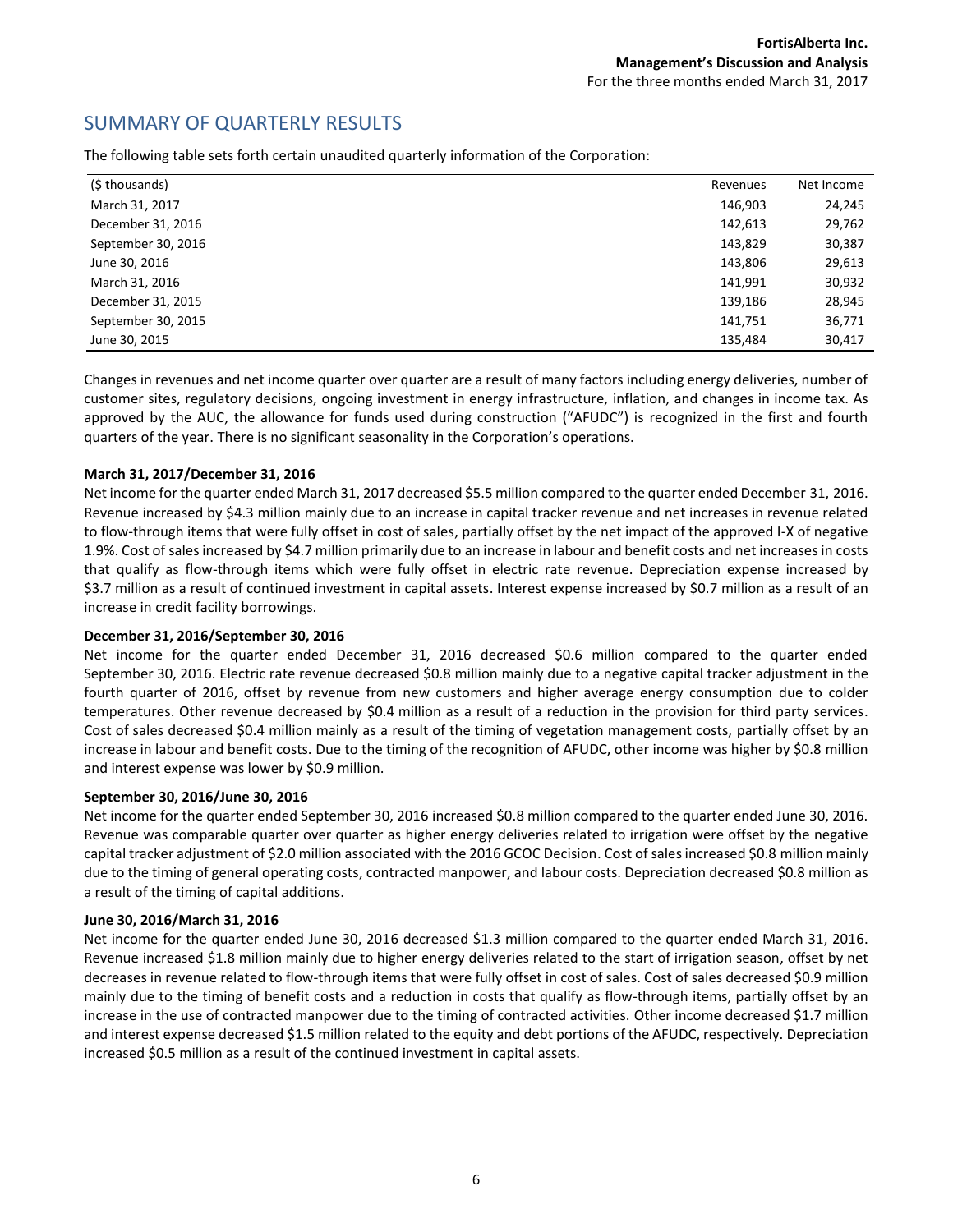#### **March 31, 2016/December 31, 2015**

Net income for the quarter ended March 31, 2016 increased \$2.0 million compared to the quarter ended December 31, 2015. Revenue increased \$2.8 million due to the approved I-X increase of 0.9% and net increases in revenue related to flow-through items that were fully offset in cost of sales. Cost of sales decreased \$2.5 million primarily due to the timing of the use of contracted manpower and general operating costs, partially offset by net increases in costs that qualify as flow-through items. Depreciation expense increased \$2.2 million as a result of continued investment in capital assets. Interest expense increased \$0.6 million as a result of an increase in credit facility borrowings.

#### **December 31, 2015/September 30, 2015**

Net income for the quarter ended December 31, 2015 decreased \$7.8 million compared to the quarter ended September 30, 2015. Revenue decreased \$2.6 million, primarily as a result of weather conditions reducing energy deliveries. Cost of sales increased \$7.0 million mainly due to higher labour and benefit costs and the timing of general operating costs. The decreases in net income were partially offset by an increase in other income of \$1.7 million and a decrease in interest expense of \$1.5 million related to the equity and debt portions of AFUDC, respectively.

#### **September 30, 2015/June 30, 2015**

Net income for the quarter ended September 30, 2015 increased \$6.4 million compared to the quarter ended June 30, 2015. Revenue increased \$6.3 million mainly due to higher electric rate revenue as a result of customer growth and weather conditions increasing energy deliveries. Also contributing to the increase in net income were adjustments made in the second quarter of 2015 to reduce capital tracker revenue related to 2013 and 2014 upon further application of the 2015 Capital Tracker and 2015 GCOC decisions, and to true-up depreciation for net increases in depreciation rates effective January 1, 2015 based on the results of a technical update to the depreciation study.

### FINANCIAL POSITION

The following table outlines the significant changes in the Balance Sheet as at March 31, 2017 as compared to December 31, 2016:

| Item                                              | Variance<br>(\$ millions) | Explanation                                                                                                                                                                                                                     |
|---------------------------------------------------|---------------------------|---------------------------------------------------------------------------------------------------------------------------------------------------------------------------------------------------------------------------------|
| Assets:                                           |                           |                                                                                                                                                                                                                                 |
| Accounts receivable                               | 18.5                      | The increase was primarily driven by the timing of collection from customers.                                                                                                                                                   |
| Regulatory assets (current and<br>long-term)      | 22.4                      | The increase was primarily due to increases in the deferred income tax regulatory deferral,<br>Alberta Electric System Operator ("AESO") charges deferral account, deferred overhead<br>costs and the rate mitigation deferral. |
| Property, plant and equipment                     | 38.8                      | The increase was due to continued investment in energy infrastructure, partially offset by<br>depreciation and customer contributions.                                                                                          |
| Liabilities and Shareholder's equity:             |                           |                                                                                                                                                                                                                                 |
| Accounts payable and other<br>current liabilities | 29.4                      | The increase was primarily due to an increase in transmission costs payable and the timing<br>of interest payments on long-term debt, offset by decreases in accrued labour.                                                    |
| Deferred income tax                               | 9.7                       | The increase was primarily due to higher temporary differences relating to capital assets.                                                                                                                                      |
| Debt (including short-term<br>borrowings)         | 40.5                      | The increase was primarily related to higher drawings on the Corporation's committed<br>credit facility and an increase in short-term borrowings.                                                                               |
| Shareholder's equity                              | 8.0                       | The increase was due to net income for the quarter, less dividends paid.                                                                                                                                                        |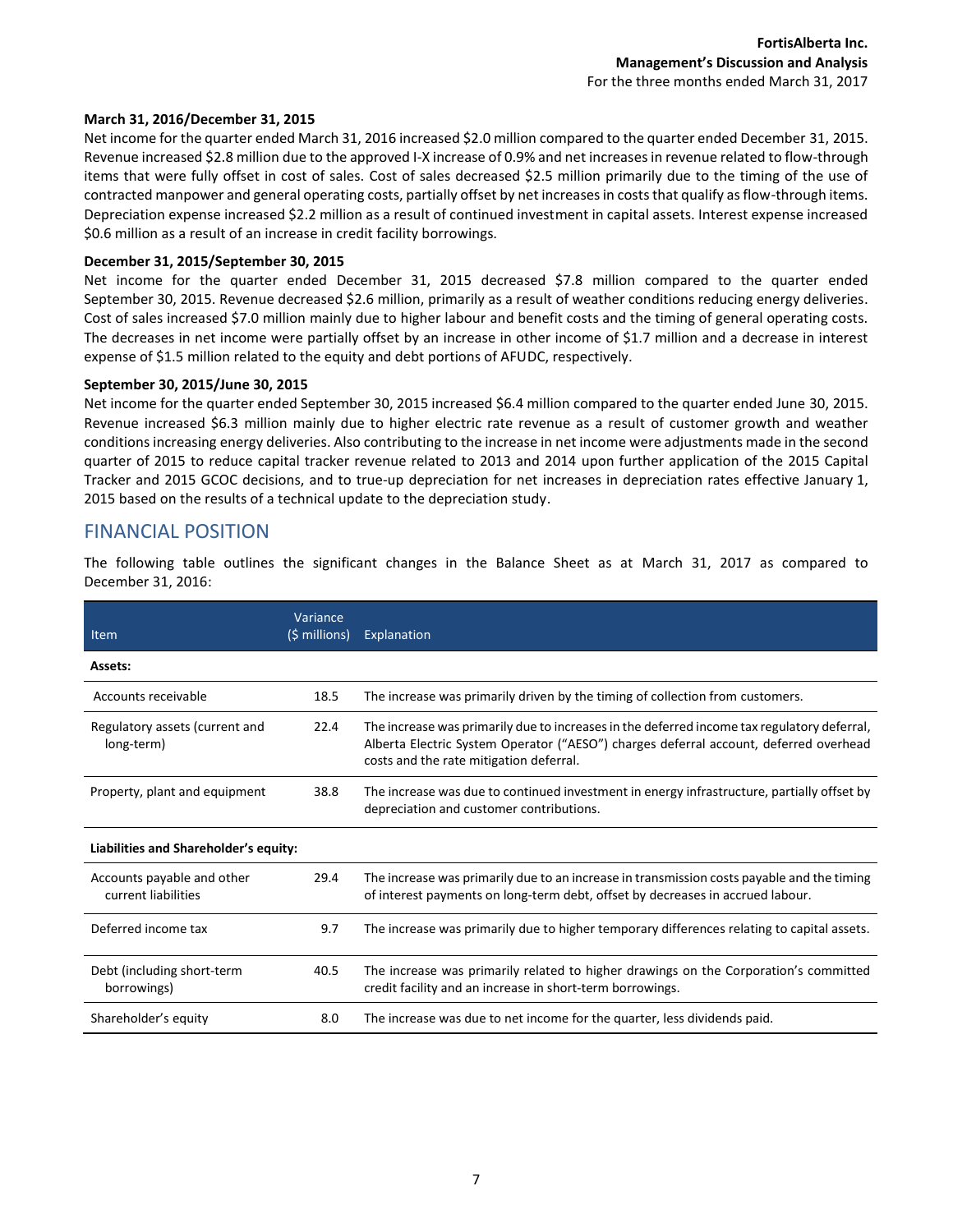### SOURCES AND USES OF LIQUIDITY AND CAPITAL RESOURCES

The Corporation's primary sources of liquidity and capital resources are the following:

- funds generated from operations;
- the issuance and sale of debt instruments;
- bank financing and operating lines of credit; and
- equity contributions from the Corporation's parent.

### STATEMENTS OF CASH FLOWS

|                             |           | Three Months Ended March 31 |           |
|-----------------------------|-----------|-----------------------------|-----------|
| (\$ thousands)              | 2017      | 2016                        | Variance  |
| Cash, beginning of period   |           | 4,742                       | (4, 742)  |
| Cash from (used in):        |           |                             |           |
| Operating activities        | 63,761    | 78.546                      | (14, 785) |
| Investing activities        | (87, 833) | (74, 120)                   | (13, 713) |
| <b>Financing activities</b> | 24,072    | (9, 168)                    | 33,240    |
| Cash, end of period         |           | $\overline{\phantom{a}}$    |           |

#### **Operating Activities**

For the three months ended March 31, 2017, net cash provided from operating activities was \$14.8 million lower than for the same period in 2016. The decrease was primarily due to the timing of collection of accounts receivable balances, the timing of the refund of customer deposits related to transmission-connected projects, and higher cash interest paid. These decreases were partially offset by the timing of the flow through of transmission costs as revenue was collected from customers on a different timeline than costs were paid to the AESO.

The Corporation expects to be able to pay all operating costs and interest expense out of operating cash flows, with some residual available for dividend payments to the parent company and/or capital expenditures.

#### **Investing Activities**

|                                                               |          | Three Months Ended March 31 |          |
|---------------------------------------------------------------|----------|-----------------------------|----------|
| (\$thousands)                                                 | 2017     | 2016                        | Variance |
| Capital expenditures:                                         |          |                             |          |
| Customer growth $(1)$                                         | 34,521   | 31,251                      | 3,270    |
| Externally driven and other $(2)$                             | 21,591   | 9,693                       | 11,898   |
| Sustainment $(3)$                                             | 28,769   | 28,814                      | (45)     |
| AESO contributions $(4)$                                      | 250      | 2,118                       | (1,868)  |
| Gross capital expenditures                                    | 85,131   | 71,876                      | 13,255   |
| Less: customer contributions                                  | (6, 128) | (4, 732)                    | (1, 396) |
| Net capital expenditures                                      | 79,003   | 67,144                      | 11,859   |
| Adjustment to net capital expenditures for:                   |          |                             |          |
| Non-cash working capital                                      | 4,419    | 4,696                       | (277)    |
| Costs of removal, net of salvage proceeds                     | 6,364    | 2,366                       | 3,998    |
| Capitalized depreciation, capital inventory, AFUDC, and other | (1,953)  | (86)                        | (1,867)  |
| Cash used in investing activities                             | 87,833   | 74,120                      | 13,713   |

*(1) Includes new customer connections*

*(2) Includes upgrades associated with substations, line moves, new connections for independent power producers and SCADA*

*(3) Includes planned maintenance, capacity increases, facilities, vehicles and information technology*

<sup>(4)</sup> Reflects the Corporation's required contributions towards transmission projects as determined by the AUC approved investment levels; *paid when transmission projects are approved*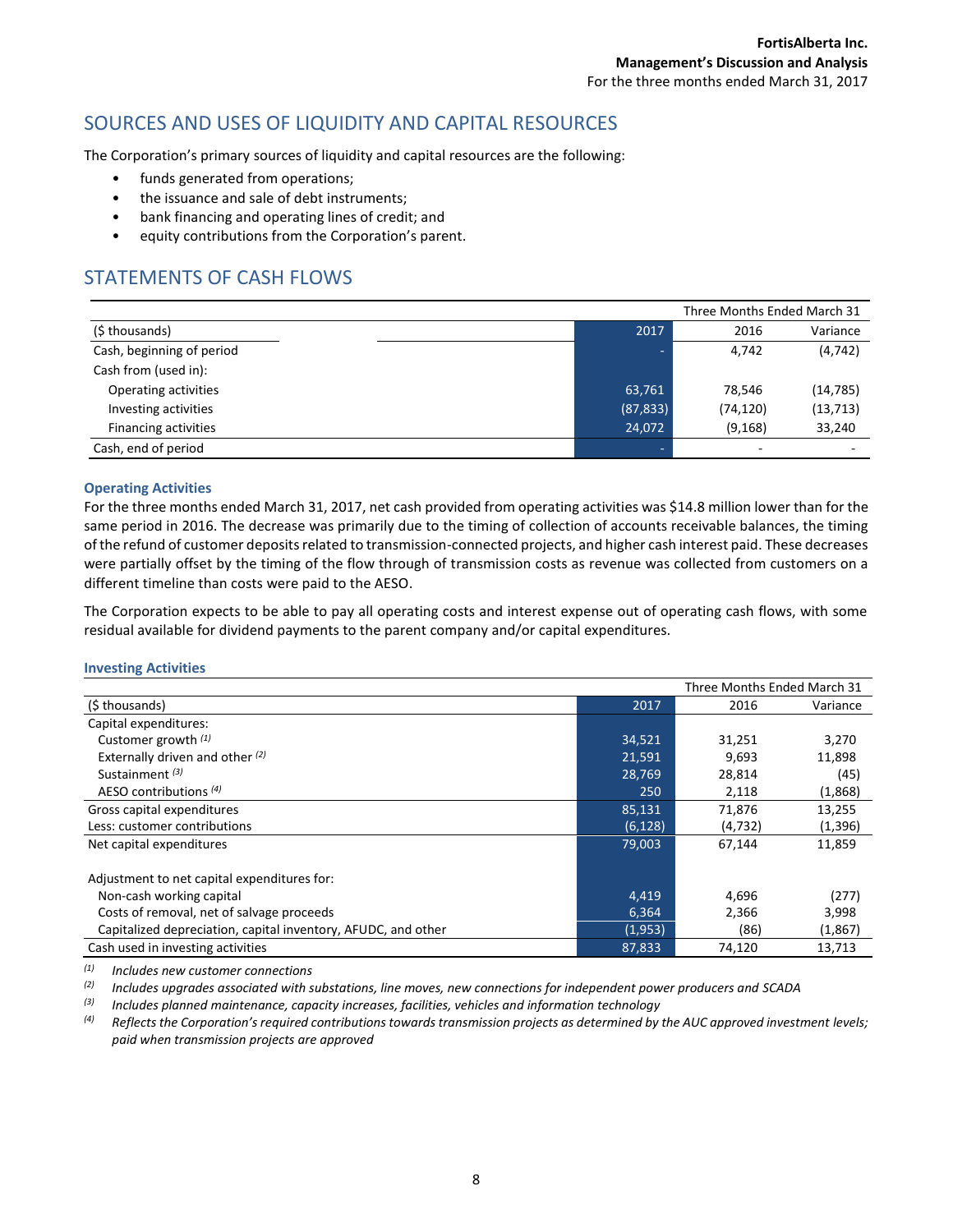For the three months ended March 31, 2017, the Corporation's gross capital expenditures were \$85.1 million, compared to \$71.9 million for the same period in 2016. Externally driven expenditures increased \$11.9 million due to upgrades associated with substations and higher expenditures for line moves. Expenditures related to customer growth increased \$3.3 million due to increased investment for oil and gas customers. Partially offsetting the above increases were AESO contributions that decreased \$1.9 million due to the volume and timing of AUC approvals for transmission upgrade projects compared to 2016.

It is expected that ongoing capital expenditures will be financed from funds generated by operating activities, drawings on the committed credit facility, proceeds from issuance of debt, and equity contributions from Fortis via Fortis Alberta Holdings Inc., the Corporation's parent and an indirectly wholly owned subsidiary of Fortis.

#### **Capital Expenditures Forecast**

The Corporation has forecast gross capital expenditures for 2017 of approximately \$437.0 million. The 2017 capital expenditures are based on detailed forecasts, which include numerous assumptions such as projected growth in the number of customer sites, weather, cost of labour and material, and other factors that could cause actual results to differ from forecast. A further decline in Alberta's economy, or in the Corporation's service areas in particular, could have the effect of reducing requests for electricity services from forecast. Significantly reduced requests for services in the Corporation's service areas could materially reduce capital spending, specifically capital spending related to customer growth, externally driven and AESO contributions, which in turn would decrease the related revenues from customers.

#### **Financing Activities**

For the three months ended March 31, 2017, cash from financing activities increased \$33.2 million compared to the same period in 2016. This increase was primarily due to an \$18.0 million increase in net borrowings under the committed credit facility and an increase in short-term borrowings of \$15.2 million.

The Corporation anticipates it will be able to meet interest payments on outstanding indebtedness from internally generated funds, but expects to rely upon the proceeds of new indebtedness to meet the principal obligations when due.

### CONTRACTUAL OBLIGATIONS

The Corporation's contractual obligations have not changed materially from those disclosed in the MD&A for the year ended December 31, 2016.

### CAPITAL MANAGEMENT

The Corporation's objective when managing capital is to ensure ongoing access to capital to allow it to build and maintain the electricity distribution facilities within the Corporation's service territory. The ratio of debt and equity financing of these investments is determined by their nature and is maintained by the Corporation through the issuance of debentures or other debt, dividends and/or equity contributions by Fortis via Fortis Alberta Holdings Inc.

The AUC determines the capital structure for Alberta utilities for financing their regulated operations. In the 2016 GCOC Decision, the AUC adjusted the Corporation's capital structure for ratemaking purposes to 63% debt and 37% equity.

The Corporation has items on its balance sheet outside of its regulated operations, such as goodwill, that are not contemplated in the regulated capital structure. These items are financed primarily through equity contributions and result in an overall ratio that differs from the regulated capital structure.

#### **Summary of Capital Structure**

| As at:               | March 31, 2017    |       | December 31, 2016 |       |
|----------------------|-------------------|-------|-------------------|-------|
|                      | <b>S</b> millions | %     | \$ millions       | %     |
| Total debt           | 1,952.6           | 60.1  | 1,912.1           | 59.8  |
| Shareholder's equity | 1.294.7           | 39.9  | 1.286.7           | 40.2  |
|                      | 3,247.3           | 100.0 | 3,198.8           | 100.0 |

The Corporation has externally imposed capital requirements by virtue of its Trust Indenture and committed credit facility that limit the amount of debt that can be incurred relative to equity. As at March 31, 2017, the Corporation was in compliance with these externally imposed capital requirements.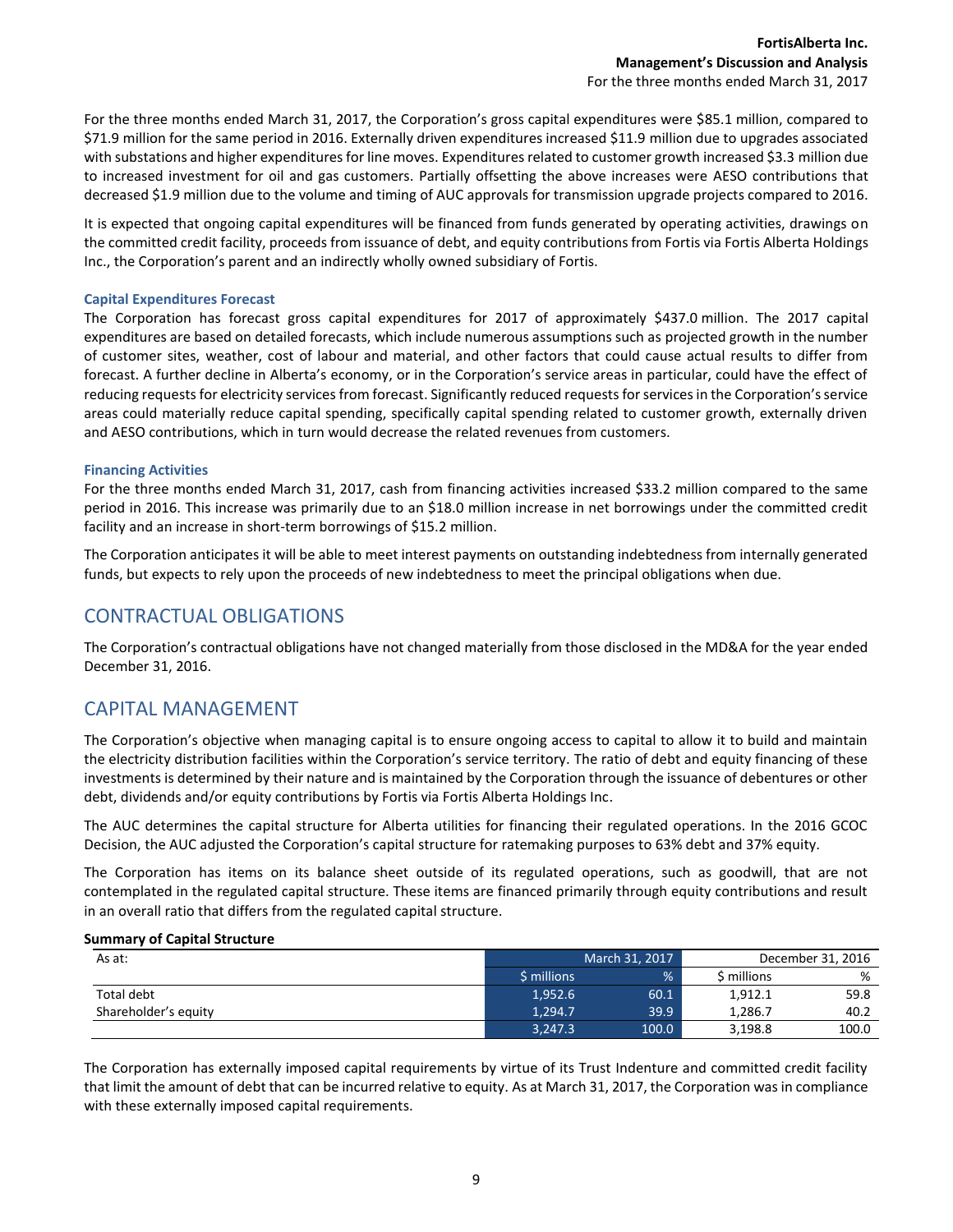As at March 31, 2017, the Corporation had unsecured committed credit facilities with an available amount of \$340.0 million, consisting of a long-term credit facility of \$250.0 million maturing in August 2021 and a bilateral credit facility of \$90.0 million maturing in November 2017. Drawings under the credit facilities are available by way of prime loans, bankers' acceptances and letters of credit. Prime loans bear an interest rate of prime and bankers' acceptances are issued at the applicable bankers' acceptance discount rate plus a stamping fee of 1.0%. The weighted average effective interest rate for the three months ended March 31, 2017 on the credit facilities was 2.0% (2016 - 2.1%). As at March 31, 2017, there were \$35.0 million in drawings under the long-term credit facility (December 31, 2016 - \$nil) and \$90.0 million in drawings under the bilateral credit facility (December 31, 2016 - \$90.0 million).

# CREDIT RATINGS

As at March 31, 2017, the Corporation's debentures were rated by DBRS at A (low) and by Standard and Poor's ("S&P") at A-. In December 2016, DBRS confirmed the Corporation's credit rating of A (low) with an outlook of Stable. In October 2016, S&P returned the Corporation's outlook to Stable from Negative as a result of the closing of Fortis' acquisition of ITC Holdings Corp.

### OUTSTANDING SHARES

Authorized – unlimited number of:

- Common shares;
- Class A common shares; and
- First preferred non-voting shares, redeemable, cumulative dividend at 10% of the redemption price. Subject to applicable law, the Corporation shall have the right to redeem, at any time, all or any part of the then outstanding first preferred shares for \$348.9 million together with any accrued and unpaid dividends up to the redemption date.

Issued:

• 63 Class A common shares, with no par value

# OFF-BALANCE SHEET ARRANGEMENTS

With the exception of letters of credit outstanding of \$0.2 million as at March 31, 2017 (December 31, 2016 - \$0.1 million), the Corporation had no off-balance sheet arrangements.

# RELATED PARTY TRANSACTIONS

In the normal course of business, the Corporation transacts with Fortis and other subsidiaries of Fortis. Amounts due from or to related parties were measured at the exchange amount and were as follows:

| As at:<br>(\$ thousands)                       | March 31,<br>2017 | December 31,<br>2016 |
|------------------------------------------------|-------------------|----------------------|
| <b>Accounts receivable</b>                     |                   |                      |
| Loans $(1)$                                    | 8                 | 17                   |
| Related parties                                | -                 | 10                   |
|                                                | 8                 | 27                   |
| Accounts payable and other current liabilities |                   |                      |
| Related parties                                | 1,049             |                      |

 $\overline{u}$  These loans are to officers of the Corporation and may include stock option loans, employee share purchase plan loans and employee *personal computer purchase program loans.*

The Corporation bills related parties on terms and conditions consistent with billings to third parties, which require amounts to be paid on a net 30 day basis with interest on overdue amounts. Terms and conditions on amounts billed to the Corporation by related parties are net 30 days with interest being charged on any overdue amounts.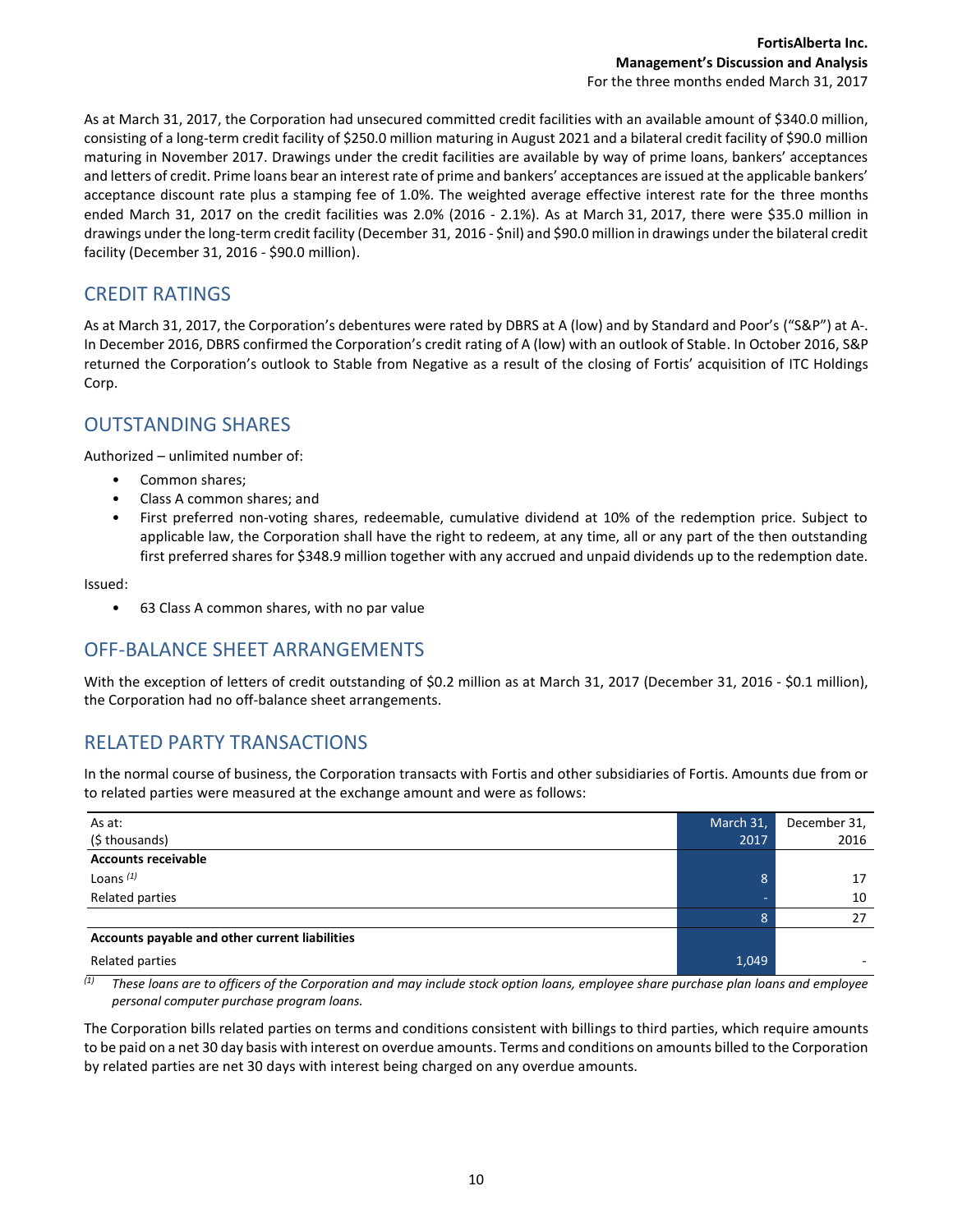Related party transactions included in other revenue, cost of sales and interest expense were measured at the exchange amount and were as follows:

|                                    | Three Months Ended March 31 |       |
|------------------------------------|-----------------------------|-------|
| (\$ thousands)                     | 2017                        | 2016  |
| Included in other revenue $(1)$    | 31                          | 33    |
| Included in cost of sales $(2)$    | 1,064                       | 1,161 |
| Included in interest expense $(3)$ | -                           | 17    |

*(1) Includes services provided to Fortis and subsidiaries of Fortis related to metering, information technology, material sales and intercompany employee services*

*(2) Includes charges from Fortis and subsidiaries of Fortis related to corporate governance expenses, stock-based compensation costs, consulting services, travel and accommodation expenses, and pension costs*

*(3) Reflects interest expense paid on a demand note from Fortis that was repaid in the second quarter of 2016*

All services provided to or received from related parties were billed on a cost-recovery basis.

### FINANCIAL INSTRUMENTS

The following table represents the fair value measurements of the Corporation's financial instruments:

| Long-term debt as at:         | March 31, | December 31, |
|-------------------------------|-----------|--------------|
| (\$ thousands)                | 2017      | 2016         |
| Fair value $(1)$              | 2,154,255 | 2,117,122    |
| Carrying value <sup>(2)</sup> | 1,833,602 | 1,833,594    |

*(1) The fair value of the long-term debt was estimated using level 2 inputs based on the indicative prices for the same or similarly rated issues for debt of the same remaining maturities.*

*(2) Carrying value is presented gross of debt issuance costs of \$14,005 (December 31, 2016 - \$14,116).*

The fair values of the Corporation's financial instruments reflect a point-in-time estimate based on current and relevant market information about the instruments as at the balance sheet dates. The estimates cannot be determined with precision as they involve uncertainties and matters of judgment and, therefore, may not be relevant in predicting the Corporation's future earnings or cash flows.

The carrying value of financial instruments included in current assets, long-term other assets, short-term borrowings and current liabilities on the balance sheets approximate their fair value, which reflects the short-term maturity, normal trade credit terms and/or nature of these financial instruments.

### SIGNIFICANT ACCOUNTING ESTIMATES

The preparation of the Corporation's financial statements in accordance with US GAAP requires management to make estimates and judgments that affect the reported amounts of assets and liabilities and the disclosure of contingent assets and liabilities at the date of the financial statements, and the reported amounts of revenues and expenses during the reporting periods. Estimates and judgments are based on historical experience, current conditions and various other assumptions believed to be reasonable under the circumstances.

Due to changes in facts and circumstances, and the inherent uncertainty in making estimates, actual results may differ materially from current estimates. Estimates and judgments are reviewed periodically and as adjustments become necessary they are recognized in the period they become known.

There were no material changes to the Corporation's significant accounting estimates during the three months ended March 31, 2017 from those disclosed in the MD&A for the year ended December 31, 2016.

### CHANGES IN ACCOUNTING POLICIES

The Corporation's 2017 unaudited interim financial statements have been prepared following the same accounting policies as those used in preparing the Corporation's 2016 audited annual financial statements, except as follows.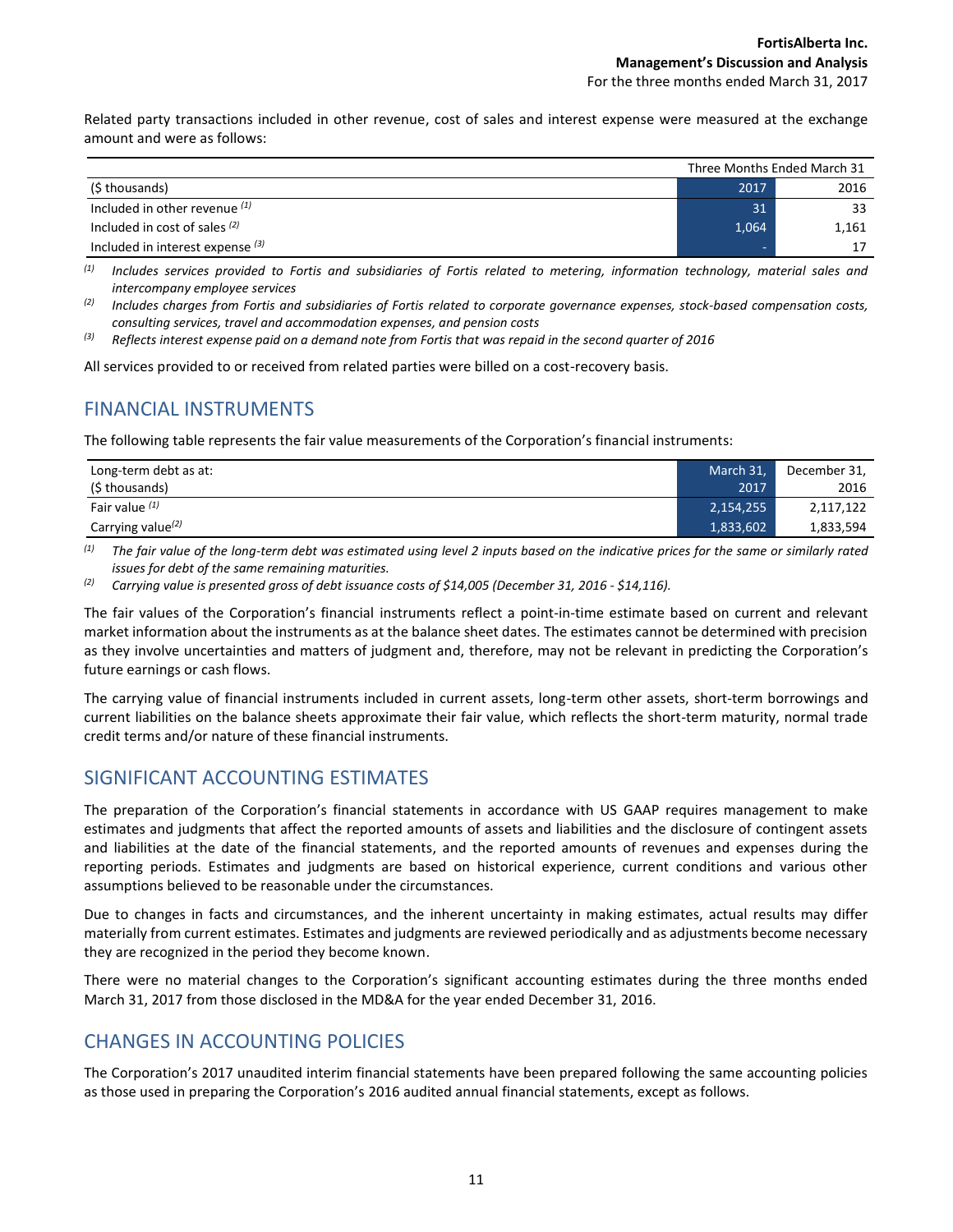Effective January 1, 2017, the Corporation adopted Accounting Standards Update ("ASU") 2017-04, Simplifying the Test for Goodwill Impairment. The amendments in this update simplify the subsequent measurement of goodwill by eliminating step two in the current two-step goodwill impairment test. An entity will apply a one-step quantitative test and record the amount of goodwill impairment as the excess of a reporting unit's carrying amount over its fair value, not to exceed the total amount of goodwill allocated to the reporting unit. The new guidance does not amend the optional qualitative assessment of goodwill impairment. The above-noted ASU was applied prospectively and did not impact the Corporation's interim unaudited financial statements for the three months ended March 31, 2017.

#### **Future Accounting Pronouncements**

#### **Revenue from Contracts with Customers**

In May 2014, the Financial Accounting Standards Board ("FASB") issued ASU 2014-09, *Revenue from Contracts with Customers*. The amendments in this update create Accounting Standards Codification ("ASC") Topic 606, *Revenue from Contracts with Customers*, and supersede the revenue recognition requirements in ASC Topic 605, *Revenue Recognition*, including most industry-specific revenue recognition guidance throughout the codification. This standard clarifies the principles for recognizing revenue and can be applied consistently across various transactions, industries and capital markets. In 2016, a number of additional ASUs were issued that clarify implementation guidance in ASC Topic 606. This standard, and all related ASUs, is effective for annual and interim periods beginning after December 15, 2017. Early adoption is permitted for annual and interim periods beginning after December 15, 2016. The Corporation does not expect to early adopt.

The new guidance permits two methods of adoption: (i) the full retrospective method, under which comparative periods would be restated, and the cumulative impact of applying the standard would be recognized as at January 1, 2017, the earliest period presented; and (ii) the modified retrospective method, under which comparative periods would not be restated and the cumulative impact of applying the standard would be recognized at the date of initial adoption, January 1, 2018. The Corporation expects to use the modified retrospective approach; however, it continues to monitor interpretive issues that remain outstanding. Any significant developments in interpretive issues could change the Corporation's expected method of adoption.

The majority of the Corporation's revenue is generated from the distribution of electricity to end-use customers based on published tariff rates, as approved by the regulator, and is considered to be in the scope of ASU 2014-09. The Corporation does not expect that the adoption of this standard, and all related ASUs, will have a material impact on the recognition of revenue; however, the Corporation does expect it will impact its required disclosures. Certain specific interpretive issues remain outstanding and the conclusions reached, if different than currently anticipated, could have a material impact on the Corporation's financial statements and related disclosures. The Corporation continues to closely monitor developments related to the new standard.

#### **Leases**

In February 2016, FASB issued ASU 2016-02, *Leases.* The amendments to this update create ASC Topic 842, *Leases,* and supersedes lease requirements in ASC Topic 840, *Leases.* The main provision of Topic 842 is the recognition of lease assets and lease liabilities on the balance sheet by lessees for those leases that were previously classified as operating leases. For operating leases, a lessee is required to do the following: (i) recognize a right-of-use asset and a lease liability, initially measured at the present value of the lease payments, on the balance sheet; (ii) recognize a single lease cost, calculated so that the cost of the lease is allocated over the lease term on a generally straight-line basis; and (iii) classify all cash payments within operating activities in the statement of cash flows. These amendments also require qualitative disclosures along with specific quantitative disclosures. This update is effective for annual and interim periods beginning after December 15, 2018 and is to be applied using a modified retrospective approach with practical expedient options. Early adoption is permitted. The Corporation is assessing the impact that the adoption of this update will have on its financial statements and related disclosures.

#### **Measurement of Credit Losses on Financial Instruments**

In June 2016, FASB issued ASU 2016-13, *Measurement of Credit Losses on Financial Instruments.* The amendments in this update require entities to use an expected credit loss methodology and to consider a broad range of reasonable and supportable information to inform credit loss estimates. This update is effective for annual and interim periods beginning after December 15, 2019 and is to be applied on a modified retroactive basis. Early adoption is permitted for annual and interim periods beginning after December 15, 2018. The Corporation is assessing the impact that the adoption of this update will have on its financial statements and related disclosures.